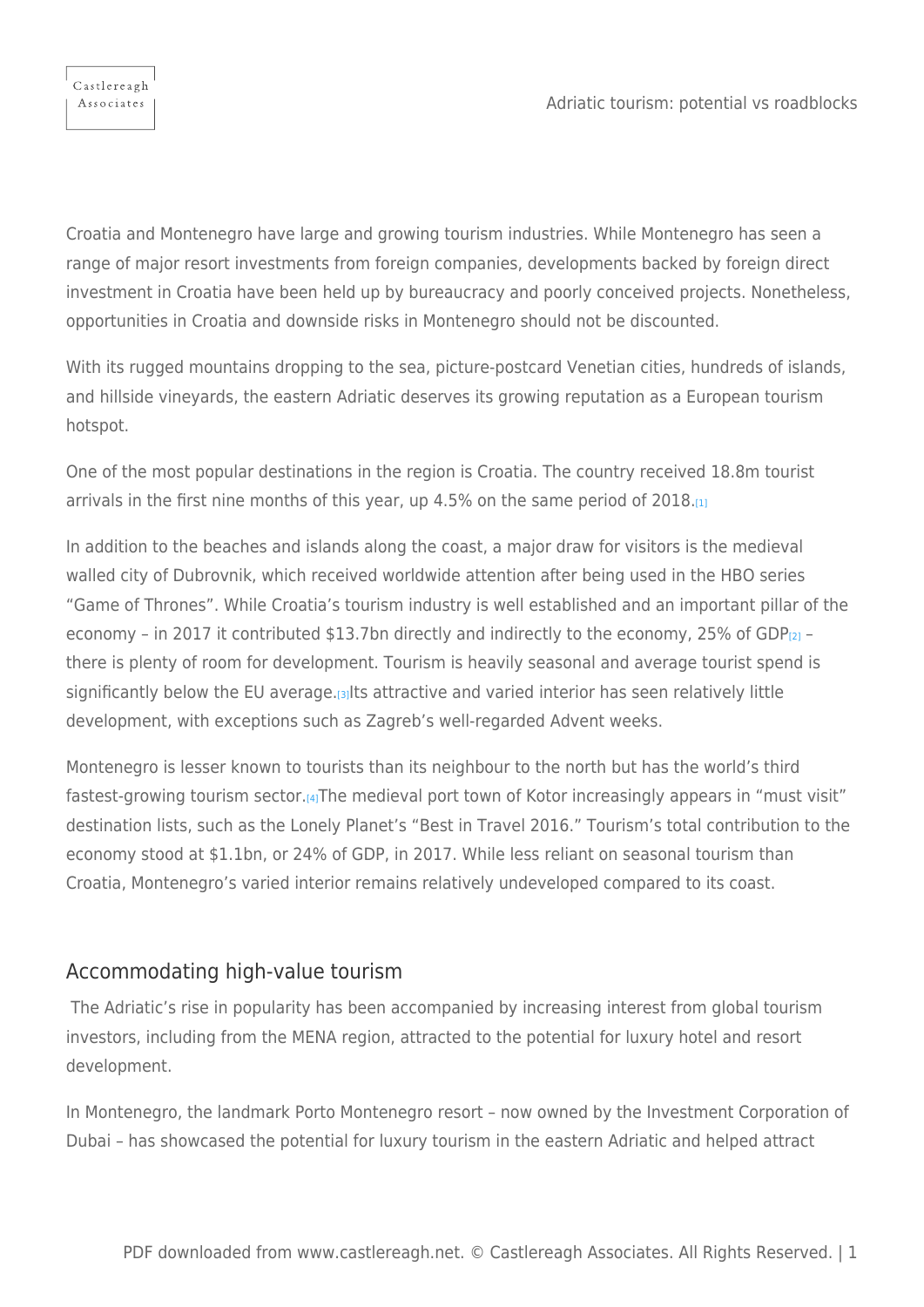Adriatic tourism: potential vs roadblocks

higher-spending visitors to the region. The development was followed by the €1.1bn Luštica Bay resort and a number of other high-end hotel and resort projects involving MENA firms:

| <b>Project</b>                                                                                                        | <b>Developers/Investors</b>                              | <b>Value</b>                              | <b>Date</b>                                              |
|-----------------------------------------------------------------------------------------------------------------------|----------------------------------------------------------|-------------------------------------------|----------------------------------------------------------|
| <b>Acquisition of Porto</b><br>Montenegro resort<br>(and residences                                                   | Investment Corporation of<br>Dubai (an SWF)              | €200m                                     | 2016                                                     |
| Development of<br>Luštica Bay resort and<br>residences (most<br>recent completed<br>project: 111-room<br>Chedi Hotel) | Orascom Development<br>(Egyptian-owned, Swiss-<br>based) | €1.1bn                                    | Ongoing                                                  |
| 120-room Ritz Carlton                                                                                                 | Kuwait's Al Yasra as the<br>keystone investor            | €120m                                     | Signed in Sept<br>2019, scheduled for<br>completion 2024 |
| One and Only hotel in<br>Portonovi resort                                                                             | Azerbaijan Global<br><b>Investments via Azmont</b>       | Part of €800m<br>Portonovi<br>development | Due to open 2019                                         |
| Plavi Horizonti "Blue<br>Horizons" resort                                                                             | Qatari Diar                                              | €350m                                     | First investment in<br>2010                              |

In Croatia, efforts to attract foreign investors have made less progress. Overall FDI in tourist accommodation totalled just €58m in 2018, up 10% on 2017, and an estimated overall figure of "planned investments" of  $E1.05$ bn seems overstated, as we shall see.

The roost is still ruled by major domestic players such as Valamar Riviera and Maistra, part of Adris Group. Although the country does not yet boast a luxury resort on the scale of Porto Montenegro, in September Valamar launched a €105m project to convert a two-star property on the Istrian Peninsula into the country's largest five-star resort, while in April Maistra opened an €80m five-star hotel in the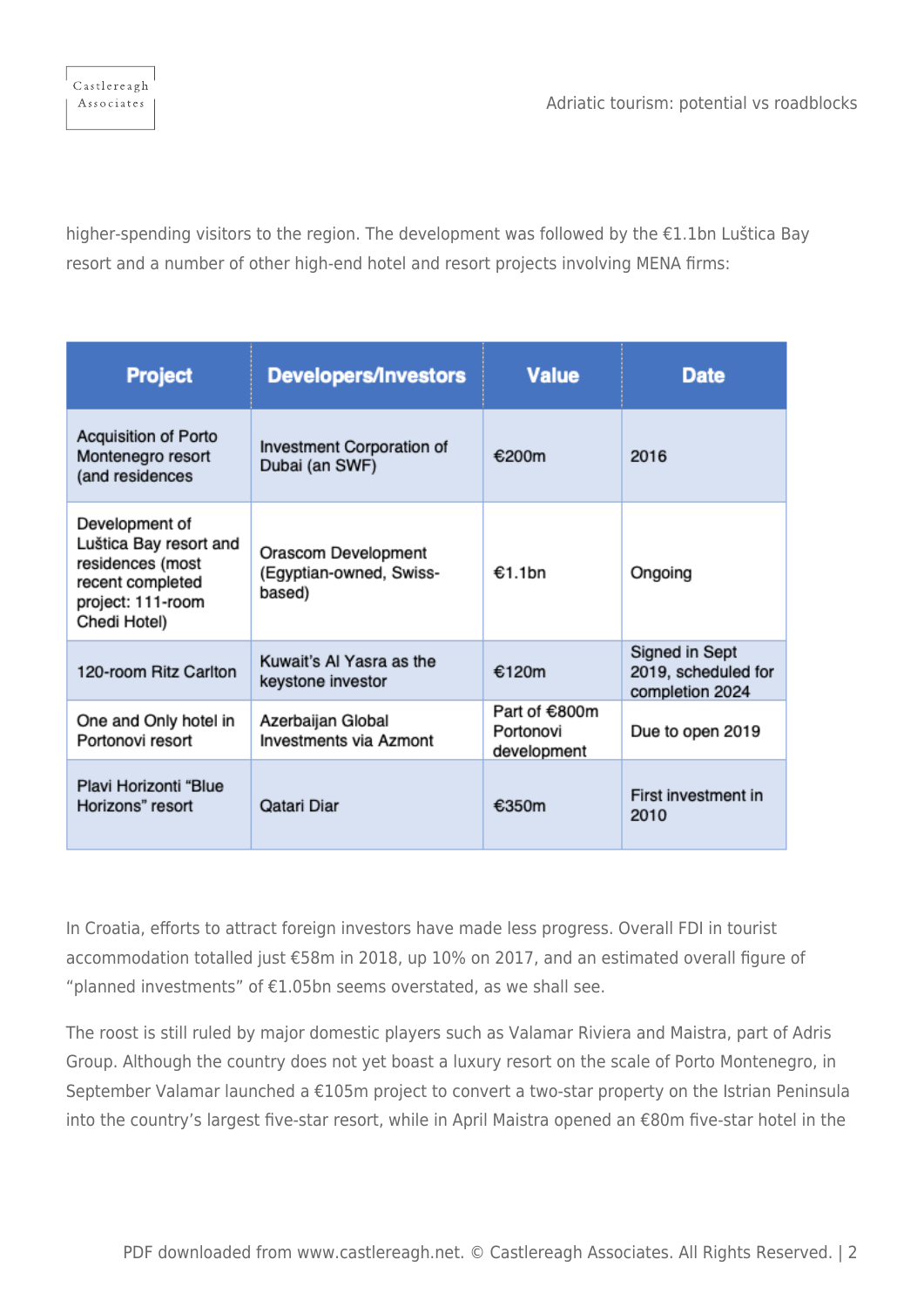Castlereagh Associates

same region.

There has also been some movement in brownfield developments: earlier this year the Germanybased Luerssen yacht building family acquired a majority stake in Liburnia Riviera Hotels, which owns about twenty hotels in the Gulf of Kvarner to the east of Istria.

<span id="page-2-0"></span>Other proposed projects have been less successful. Croatia-based journalist and former real estate investor Paul Bradbury has documented stalled projects through his Total Croatia News website:[\[5\]](#page-4-4)

| <b>Project</b>                                        | <b>Developers/Investors</b>                           | <b>Value</b> | <b>Date</b><br>announced |
|-------------------------------------------------------|-------------------------------------------------------|--------------|--------------------------|
| Porto Mariccio golf resort -<br>Istria                | Professional golfer Jack Nicklaus                     | €200m        | 2006                     |
| Four Seasons hotel -<br>Hvar                          | Argaam Capital                                        | €140m        | 2016                     |
| <b>Reconstruction of Hotel</b><br>Belvedere-Dubrovnik | Russian billionaire Viktor Velkseberg                 | €12.5m       | 2016                     |
| Nikki Beach Hotel - Hvar                              | Norwegian-backed Prima Property<br>Croatia Nekretnine | €250m        | 2007                     |

## Bureaucratic challenges and questionable developers

Industry players bemoan a range of challenges facing developers in Croatia's tourism industry.

Perhaps first among these is bureaucracy, with complex permitting of construction and multiple layers of government to deal with. Locals are not always happy with the ideas of new resorts cordoning off access to parts of the coast to which they have long had access or rely on to make a living – meaning that regional politicians can also look askance at some projects.

A second issue is complexity over property ownership, a particular challenge in a country that has a large diaspora, and a difficult 20th century history including the communist period, when some properties were confiscated. The lack of a property tax means that many real estate and land assets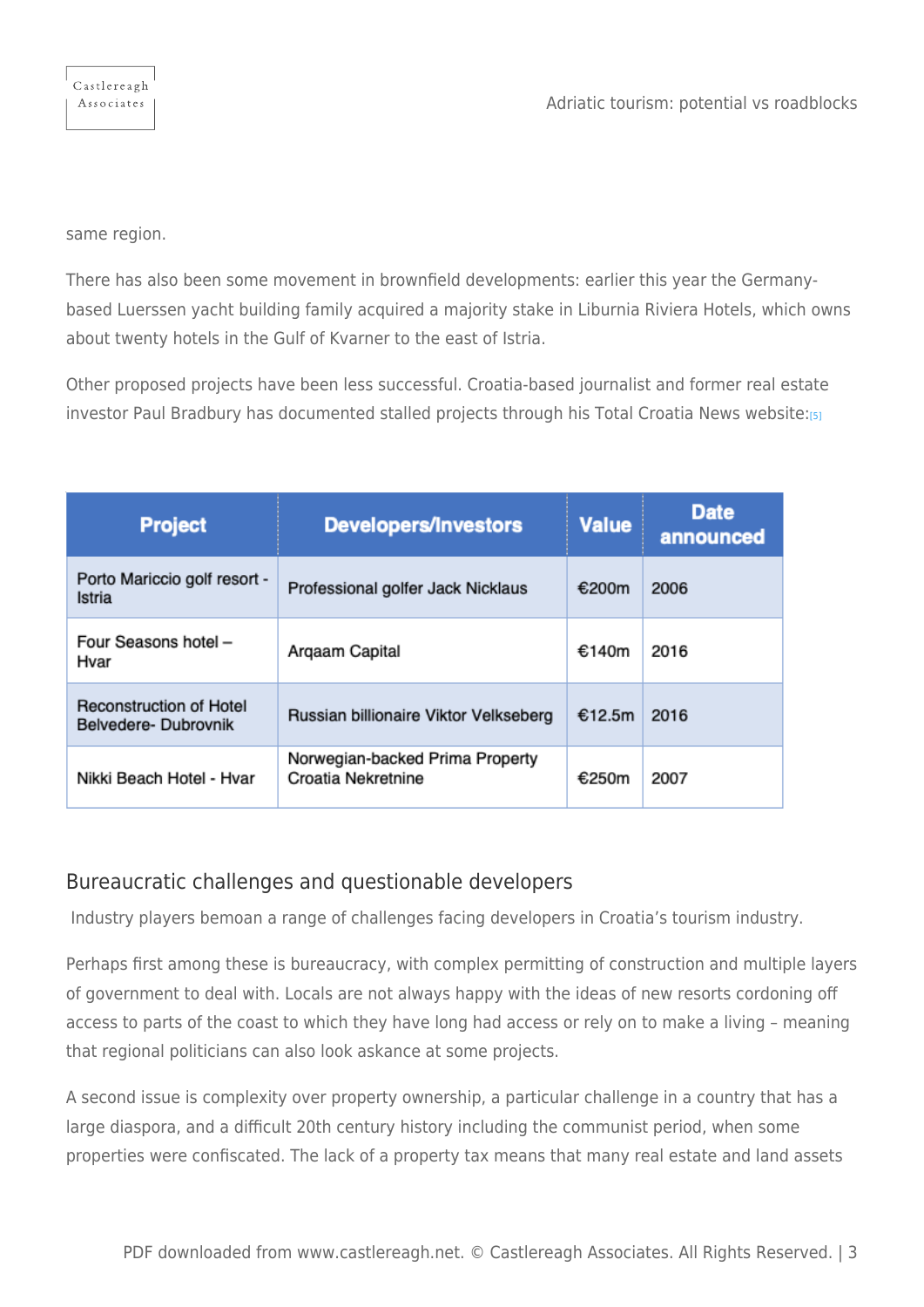are underinvested and under-utilised.

Finally, not all developers and investors are as legitimate or financially sound as they could be; some projects have stalled because those backing them do not have the capital or expertise to deliver them. For example, the development of Hoteli Plat in Dubrovnik has been held up by the narrowly averted bankruptcy and complex bailout of its major Croatian investor.

The government is committed to streamlining investment processes, though some in the tourism industry argue that it will take a downturn in arrivals to force a re-think on how barriers to investment can be lifted, and promotion enhanced. Recent broadening of tax breaks and cash grants for investment as a whole will not do the job alone.

<span id="page-3-0"></span>This is not to say that Croatia does not have tremendous potential: the Catalogue of Investment Opportunities published this year by the Ministry of Economy, Entrepreneurship and Crafts lists 64 state-owned and private projects looking for investors and partners, with an estimated value of around €1.8bn.[\[6\]](#page-4-5)Investors from the MENA region are known to be taking an interest in several of these. The government also emphasises a desire to avoid the over-development that has blighted some parts of the Mediterranean, and thus an incremental approach to new resorts is arguably an asset.

## Montenegro's government creates clarity but also downside risks

Montenegro has avoided some of the pitfalls experienced by Croatia thanks to structural aspects: Porto Montenegro, Luštica Bay, and Portonovi are all sited on former military bases, meaning that challenges of land acquisition and consolidation have largely been avoided. The country is further helped by its rather centralised politics and diminutive size (with a population of 620,000) make decision-making more straightforward.

President Milo Djukanovic, who has ruled the country in a variety of capacities since 1992, is universally seen as the key decision-maker, even if local governments of various parties also compete for influence and interests in investment. This also carries downsides, however: critics (including the EU) cite a lack of true judicial independence as a challenge for investors, particularly those which run into problems with the powers that be. Local partners should be chosen particularly judiciously.